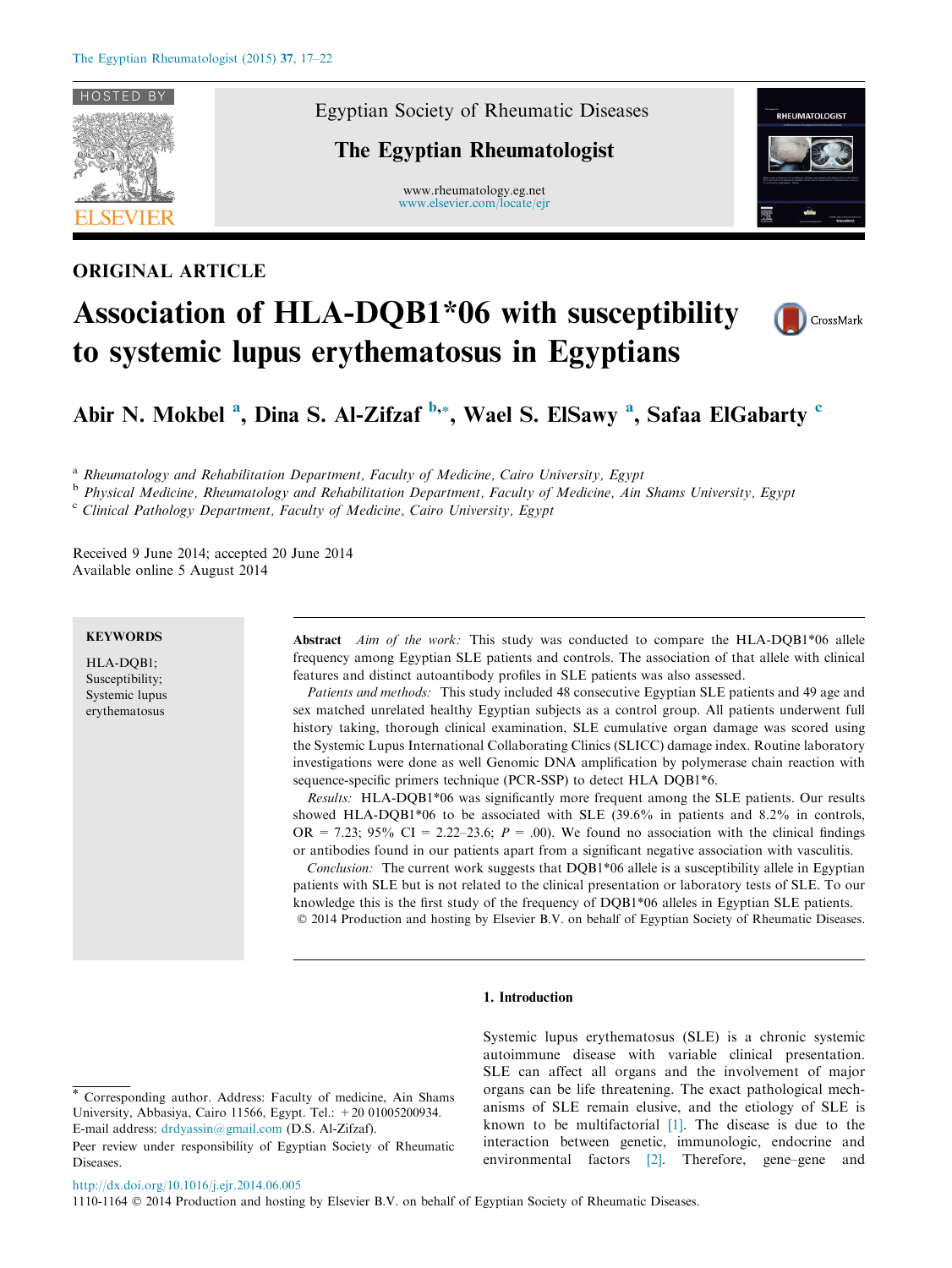gene–environment interactions that combine to cause the disease complicate the interpretation of the data generated from family-based linkage and association studies [\[3\].](#page-4-0) Recent genome wide association studies have identified many candidate genes for lupus susceptibility [\[4\]](#page-4-0).

To date, the strongest associations of genetic factors with SLE are with variants located in the major histocompatibility complex (MHC) on the short arm of chromosome 6 that contains hundreds of genes, many of them with immune-related functions [\[5,6\]](#page-4-0). The MHC class II region is the densest area of the genome for disease associations [\[7\]](#page-4-0). The MHC can be divided into three regions, termed classes I, II, and III. Classical classes I and II loci encode the human leukocyte antigen (HLA) proteins involved in antigen presentation to T cells [\[6\]](#page-4-0). The centromeric Class II region contains the highly polymorphic HLA-DR, -DQ and -DP genes. Class II molecules are heterodimers consisting of an alpha (DQA) and a beta chain (DQB), both anchored to the membrane, which play a central role in the immune system by presenting peptides derived from extracellular proteins. These molecules are expressed at high levels on antigen-presenting cells, such as dendritic cells and B cells and display peptides for CD4 helper T cells. These genes have been found to consistently associate with SLE in several populations [\[8,9\].](#page-4-0) HLA-DQ antigen is an HLA class II molecule encoded by the 2 sets of DQ genes, DQA1 and DQB1. Although both the DQA1 and DQB1 genes are polymorphic, DQB1 gene is more polymorphic and is the major determinant of the DQ antigen [\[10\].](#page-4-0) An association between HLA-DQ6 and SLE patients among some races in the Middle East has been reported.

The degree of association between SLE and specific genes of the MHC region varies considerably from one population group to another  $[11,12]$ . Understanding the genetic basis may predict high-risk patients who carry one or more genetic susceptibility factors among the general population or within families. In addition, if we know the environmental factors or triggering factors of the disease, the identification of individuals with high-risk genetic background may prevent or at least delay the development of disease by the environmental control and genetic counseling of the high-risk family members as well as enhance our understanding of disease pathogenesis [\[13\].](#page-4-0) In the future, knowledge of an individual's genotype may help us tailor the most appropriate treatment for that SLE individual [\[3\]](#page-4-0).

Aim of the work: We conducted this study to compare the HLA-DQB1\*06 allele frequency among SLE patients and controls and analyze its contribution to the susceptibility to SLE in Egyptians. In addition, we assessed the association of that allele with clinical features of the disease and distinct autoantibody profiles in SLE patients.

## 2. Patients and methods

This study included 48 consecutive Egyptian SLE patients recruited from the Departments of Rheumatology and Rehabilitation Cairo and Ain Shams Universities, Egypt. Diagnosis of SLE was established according to the American College of Rheumatology (ACR) revised Criteria for diagnosis of SLE [\[14\].](#page-4-0) The study also included 49 age and sex matched unrelated healthy Egyptian subjects as a control group. The nature of the present study and a written informative consent was obtained from all patients, which was approved by the local Ethics Committee. Exclusion criteria included non-Egyptian patients, related SLE patients, and patients with other autoimmune disease or overlap syndrome.

#### 2.1. Patient evaluation

SLE patients were subjected to thorough history taking, general and local examination. The SLE cumulative organ damage was scored using the Systemic Lupus International Collaborating Clinics (SLICC) damage index [\[15\].](#page-4-0) Laboratory investigations included full blood picture, erythrocyte sedimentation rate (ESR), C-reactive protein (CRP), serum creatinine, simple urine analysis and estimation of 24 h urinary protein, urine protein/creatinine ratio (P/C ratio), alanine transaminase (ALT), aspartate transaminase (AST), C3, C4, antinuclear antibody (ANA) and anti-double stranded deoxyribonucleic acid (anti-dsDNA). Blood and urine samples were collected on the same day. Radiological studies including plain X-ray of the chest, affected joints and echocardiography when needed.

## 2.2. Determination of HLA-DQB1\*06 gene

DNA was extracted from white blood cells of 2 mL of k3 EDTA samples by column extraction method using QIA amp DNA blood mini kit-Qiagen (from HOFFmann-la Roche AG). HLA-DQB1Gene was amplified and detected by polymerase chain reaction with sequence specific primers (PCR-SSP) technique. Each PCR reaction mixture contained four group specific DQB1 primers as well as the internal control primer pair, to avoid false-negative typing results due to primer competition. The internal positive control primers were included in a fourfold lower concentration than the allele and group-specific primers. Their sequences were (forward primer 5'GCCTTCCCAACCATTCCCTTA3'), (reverse primer 5'TCACGGATTTCTGTTGTGTTTC3') (Table 1). Each 10 lL PCR reaction consisted of 100 ng genomic DNA, PCR buffer 50 mM KCl  $1.5 \text{ mM}^{-1}$  MgCl<sub>2</sub>  $10 \text{ mH}^{-1}$  Tris-Cl,

Table 1 Nuclotide sequences, length, Tm and specificities of the PCR primers used for identification of the allelic series of DQ series by the PCR-SSP technique.

| Primer sequence          | Length   | $T_m$          | Size of PCR product | Amplified specificities |
|--------------------------|----------|----------------|---------------------|-------------------------|
| Forward Sequence         |          |                | $218/219$ bp        | DQB1                    |
| 5'GGGACGGAGCGCGTGCGTTA3' | 20 mer   | 68 °C          |                     |                         |
| 5'GGGACGGAGCGCGTGCGTCT3' | 20 mer   | $70^{\circ}$ C |                     |                         |
| Reverse Sequence         |          |                |                     | $601 - 609$             |
| 5'CTGCAAGATCCCGCGGAACG3' | $20$ mer | $66^{\circ}$ C |                     |                         |
| 5'TGCAGGATCCCGCGGTACC3'  | 19 mer   | $64^{\circ}$ C |                     |                         |
|                          |          |                |                     |                         |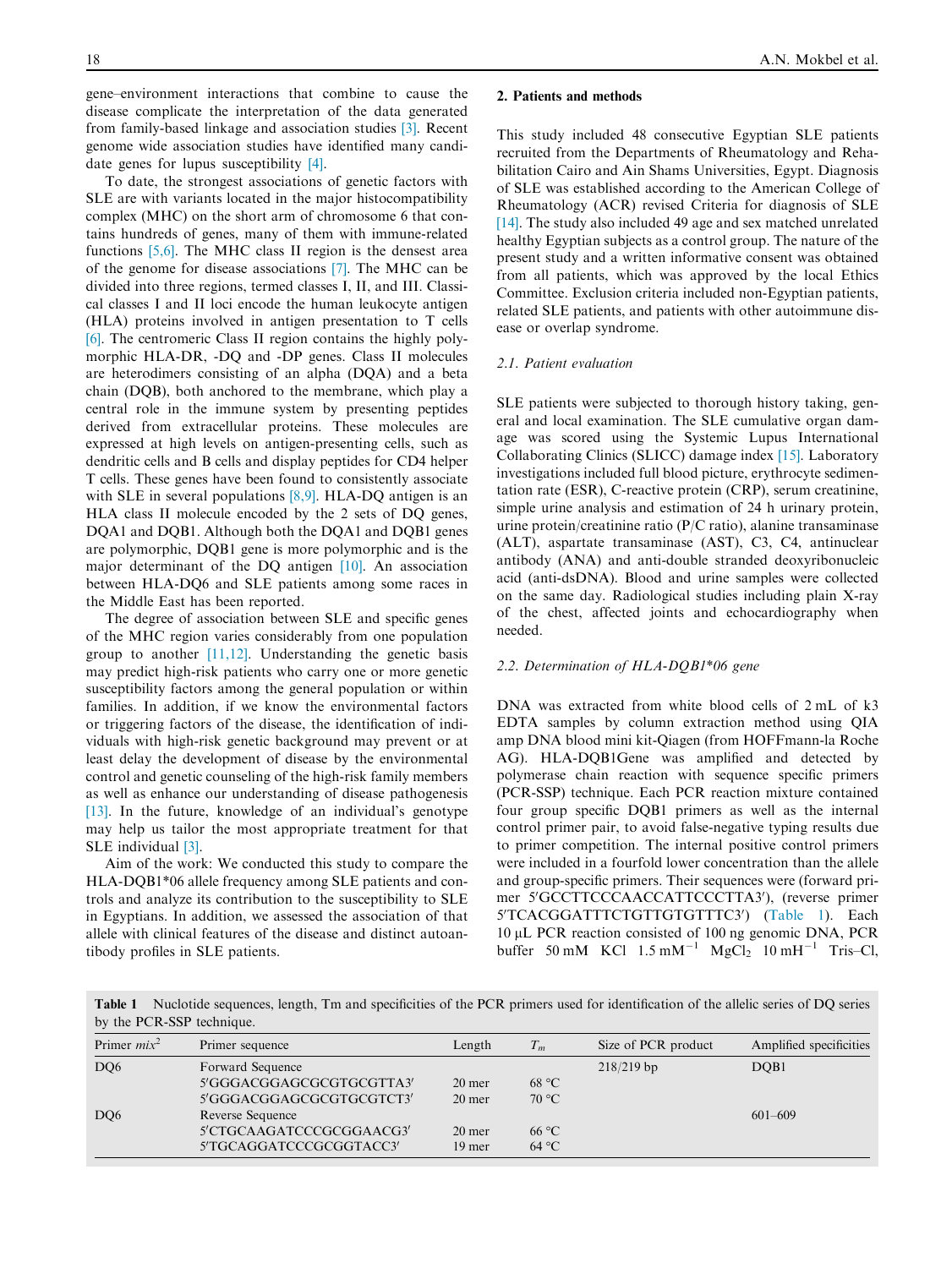pH  $\frac{8.3}{0.001}$ % (w/v)gelatin), 200 µm each of d ATP, d GTP and d TTP 0.40 µm of the allele and group. Specific DQB1 primers,  $0.10 \mu m$  of the control primers and  $0.25-0.40$  units of Ampli Taq (perkin–Elmer cetus corporation),  $5\%$  (v/v) glycerol (redistilled) [\[16,17\]](#page-4-0) and cresol red, sodium salt  $(100 \mu \text{ mL}^{-1})$ . PCR amplification was carried out in a thermal cycler. After an in initial denaturation at  $94^{\circ}$ C for 2 min. DNAs were amplified by 30 amplification cycles. The first 10 cycles consisted of denaturation at  $94^{\circ}$ C for 10 s and a combined annealing-extension step at 66 °C for 60 s, the 20 following cycles consisted of denaturation at  $94^{\circ}$ C for 10 s, annealing at 61 °C for 50 s and extension at 72 °C for 30 s. The same PCR parameters were used for conventionally as well as for rapidly extracted DNAs.

The whole PCR reactions were directly electrophoresed in 2% ME agarose gels prestained with eithidium bromide  $(0.25 \,\mu g \,\text{mL}^{-1} \text{ gel})$  the gels were run for 15 min at 10 cm<sup>-1</sup> in 0.5· TBE buffer (89 mM Tris base, 89 mM boric acid, 2 mM EDTA, pH 8) and visualized under UV illumination (Fig. 1).

Statistical methods: IBM SPSS statistics (V. 22.0, IBM Corp., USA, 2013) was used for data analysis. Data were expressed as Median & Percentiles for quantitative nonparametric measures and in addition, both number and percentage for categorized data.

The following tests were done:

- 1. Chi-square test to study the association between each of the 2 variables or comparison between 2 independent groups as regards the categorized data. The probability of error at 0.05 was considered significant, while at 0.01 and 0.001 are highly significant.
- 2. Calculated Relative Risk Assessments (Relative Risk Ratio or RRR) that measure how many times the risk was present among diseased individuals as that among non-diseased ones. They were calculated as absolute figures and as a standard error of estimate (95P).



Figure 1 HLA-DQ6 (601–609) PCR products as an example of eight PXR mix for typing of seven HLA DQBI allele group. Positive subjects show 218,219 bp bands and negative subjects show no bands at 218,219 bp. Lane 1: 100 bp Ladder. Lanes: 2, 5, 6, 7, 8, 9 HLA DQ6 positive subject. Lanes: 3, 4 negative subject.

### 3. Results

This study included 48 SLE patients; their ages ranged from 18 to 51 with a mean of  $31.37 \pm 8.85$  years. Their disease duration ranged from 0.5 to 35 years with a mean of  $10.96 \pm 8.64$  years. Our patients were 42 females and 6 males with a female to male ratio of 7:1. The study also included 49 age and sex matched healthy subjects that served as a control group. Clinical presentation and laboratory data of SLE patients are shown in Table 2. The SLICC score in our patients ranged from 0 to 2.

HLA-DQB1\*06 was significantly increased in patients versus controls denoting a positive association between it and SLE in Egyptian patients [\(Table 3\)](#page-3-0). It failed to show any association with the clinical findings or antibodies found in our patients apart from a significant negative association with vasculitis ([Table 4\)](#page-3-0). The age of onset of SLE did not show significant difference among patients positive for HLA-DQB1\*06 and patients lacking this allele ( $P > 0.05$ ). 73.10% of the HLA-DQB1\*06 negative patients had a SLICC score of 0, 23.10% had a score of 1 while 3.80% had a score of 2. The HLA-DQB1\*06 positive patients showed 61.10% with a SLICC score of 0, 38.90% with a score of 1 while none of the patients scored 2. The presence of the allele did not associate with the SLICC score (OR = 1.34,  $P = 0.403$ ).

# 4. Discussion

Systemic lupus erythematosus (SLE) is a serious prototype autoimmune disease characterized by chronic inflammation, autoantibody production and multi-organ damage [\[9\]](#page-4-0). Genetic susceptibility to SLE is well established. MHC is the strongest genetic factor for SLE. Altered frequencies of human leukocyte antigen (HLA) alleles are known to be associated with

Table 2 Clinical presentation and laboratory data of the systemic lupus erythematosus (SLE) patients.

| Clinical presentation          | Number $(\% )$ |
|--------------------------------|----------------|
| Mucucutaneous manifestations   | 37(77.1)       |
| Musculoskeletal manifestations | 37(77.1)       |
| Serositis                      | 22(45.8)       |
| Cardiac affection              | 3(6.25)        |
| Pulmonary affection            | 5(10.4)        |
| CNS affection                  | 15(31.25)      |
| GIT affection                  | 5(10.4)        |
| Hematologic affection          | 25(52.1)       |
| History of DVT                 | 9(18.75)       |
| Renal affection                | 29 (60.4)      |
| Raynaud's phenomenon           | 4(8.3)         |
| Vasculitis                     | 11(22.9)       |
| Laboratory data                |                |
| Positive ANA                   | 42 (87.5)      |
| Positive anti dsDNA            | 37(77.1)       |
| Lupus Anti Coagulant           | 12(25)         |
| Positive Antiphospholipid      | 12(25)         |
| Positive anti cardiolipin      | 14 (29.2)      |

CNS: central nervous system, GIT: gastrointestinal, DVT: deep venous thrombosis, ANA: antinuclear antibody, dsDNA: double stranded deoxyribonucleic acid.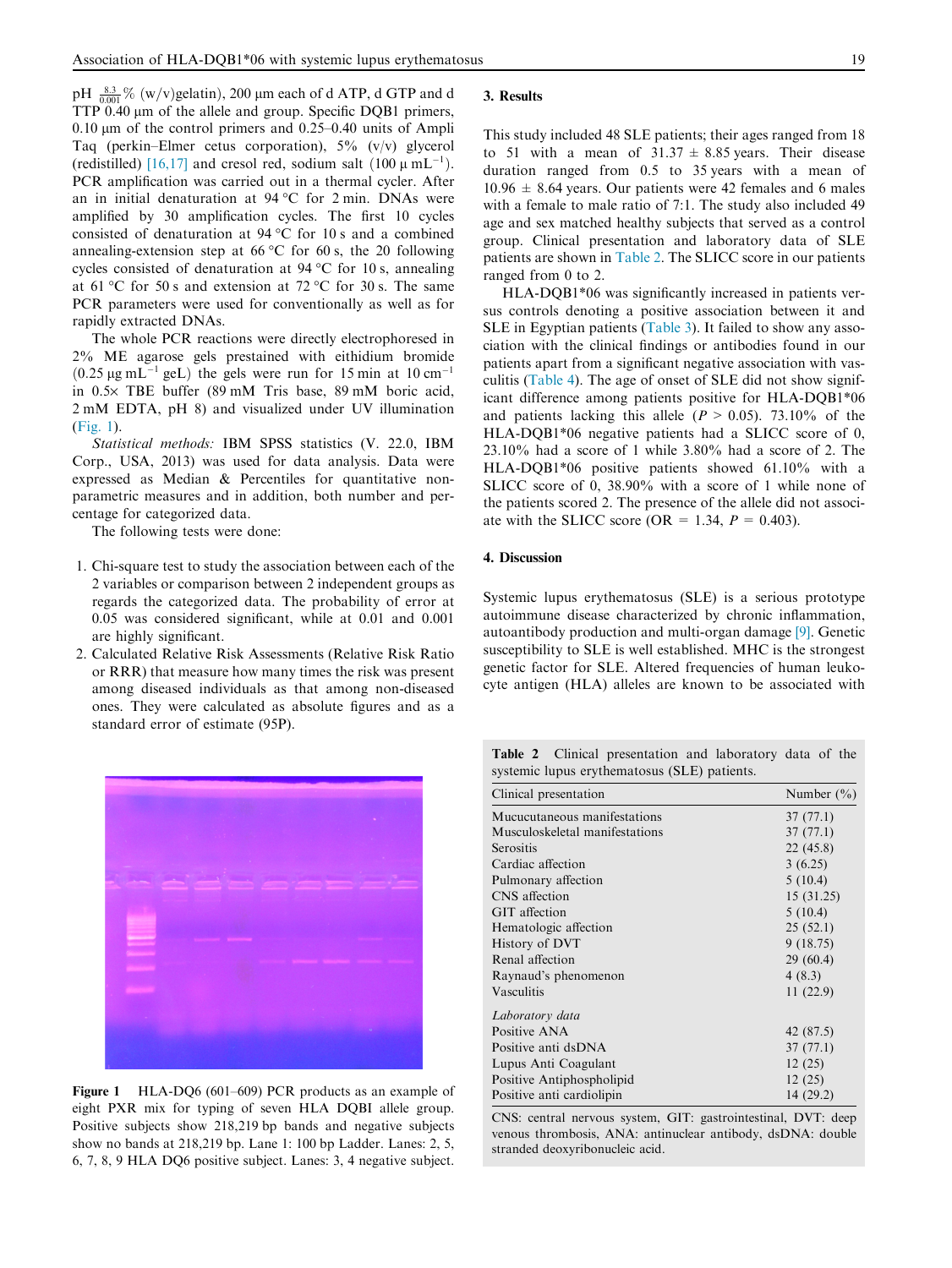<span id="page-3-0"></span>

| Table 3<br>Frequency of HLA-DQB1*06 in systemic lupus erythematosus (SLE) patients versus healthy controls. |    |               |    |                |      |               |                 |      |
|-------------------------------------------------------------------------------------------------------------|----|---------------|----|----------------|------|---------------|-----------------|------|
| HLA-DOB1*06                                                                                                 |    | Control       |    | SLE patients   | OR   | $95\%$ CI     | <i>P</i> -value | Sig. |
|                                                                                                             | N  | $\frac{9}{0}$ |    | $\binom{0}{0}$ |      |               |                 |      |
| Negative                                                                                                    | 45 | (91.8)        | 29 | (60.4)         | 7.23 | $2.22 - 23.6$ | 0.000           | НS   |
| Positive                                                                                                    |    | (8.2)         | 19 | (39.6)         |      |               |                 |      |

Table 3 Frequency of HLA-DQB1\*06 in systemic lupus erythematosus (SLE) patients versus healthy controls.

HLA, human leucocyte antigen; OR, odds ratio; 95% CI, 95% confidence interval.

\*Significant *P*-value if <0.05, highly significant *P*-value if <0.01.

|  |  |  |  | Table 4 HLA-DQB1*06 genotype frequency in SLE patients relative to SLE phenotype. |
|--|--|--|--|-----------------------------------------------------------------------------------|
|--|--|--|--|-----------------------------------------------------------------------------------|

| Manifestation      |      | HLA-DQB1*06 in SLE patients $(\% )$ |                  | ${\rm OR}$            | 95% CI                                         | $\overline{P}$                       | Sig           |
|--------------------|------|-------------------------------------|------------------|-----------------------|------------------------------------------------|--------------------------------------|---------------|
|                    |      | Negative                            | Positive         |                       |                                                |                                      |               |
| Mucocutaneous      | Neg. | 25                                  | 11.1             | 2.7                   | $0.49 - 14.6$                                  | 0.25                                 | <b>NS</b>     |
|                    | Pos. | 75                                  | 88.9             |                       |                                                |                                      |               |
| Musculoskeletal    | Neg. | 14.3                                | 27.8             | 0.43                  | $0.09 - 1.9$                                   | 0.26                                 | $_{\rm NS}$   |
|                    | Pos. | 85.7                                | 72.2             |                       |                                                |                                      |               |
| Serositis          | Neg. | 60.7                                | 38.9             | 2.43                  | $0.72 - 8.18$                                  | $0.15\,$                             | $_{\rm NS}$   |
|                    | Pos. | 39.3                                | 61.1             |                       |                                                |                                      |               |
| Cardiac            | Neg. | 92.9                                | 94.4             | 0.77                  | $0.06 - 9.11$                                  | 0.83                                 | NS            |
|                    | Pos. | 7.1                                 | 5.6              | 1.04<br>$0.16 - 6.94$ |                                                |                                      |               |
| Pulmonary          | Neg. | 89.3                                | 88.9             |                       |                                                | 0.97                                 | <b>NS</b>     |
|                    | Pos. | 10.7                                | 11.1             |                       | 0.69<br>$0.19 - 2.51$<br>1.04<br>$0.16 - 6.94$ |                                      |               |
| <b>CNS</b>         | Neg. | 64.3                                | 72.2             |                       |                                                | 0.58                                 | <b>NS</b>     |
|                    | Pos. | 35.7                                | 27.8             |                       |                                                |                                      |               |
| <b>GIT</b>         | Neg. | 89.3                                | 88.9             |                       |                                                | 0.97                                 | $_{\rm NS}$   |
|                    | Pos. | 10.7                                | 11.1             |                       |                                                |                                      |               |
| Hematologic        | Neg. | 53.6                                | 33.3             | 2.31                  | $0.68 - 7.89$                                  | 0.18                                 | $_{\rm NS}$   |
|                    | Pos. | 46.4                                | 66.7             |                       |                                                |                                      |               |
| History of DVT     | Neg. | 85.7                                | 72.2             | 2.31                  | $0.53 - 10.1$                                  | 0.26                                 | $_{\rm NS}$   |
|                    | Pos. | 14.3                                | 27.8             |                       |                                                |                                      |               |
| Renal              | Neg. | 39.3                                | 33.3             | 1.29                  | $0.38 - 4.4$                                   | 0.68                                 | $_{\rm NS}$   |
|                    | Pos. | 60.7                                | 66.7             |                       |                                                |                                      |               |
| Raynaud's          | Neg. | 85.7                                | 100              |                       |                                                | 0.09                                 | $_{\rm NS}$   |
|                    | Pos. | 14.3                                | $\mathbf{0}$     |                       |                                                |                                      |               |
| Vasculitis         | Neg. | 63                                  | 94.4             | 0.09                  | $0.01 - 0.78$                                  | 0.02                                 | $S_{\text{}}$ |
|                    | Pos. | 37                                  | 5.6              |                       |                                                | 0.09<br>0.25<br>0.75<br>0.75<br>0.26 |               |
| Positive ANA       | Neg. | 14.3                                | $\boldsymbol{0}$ |                       |                                                |                                      | $_{\rm NS}$   |
|                    | Pos. | 85.7                                | 100              |                       |                                                |                                      |               |
| Positive antidsDNA | Neg. | 25                                  | 11.1             | 2.7                   | $0.49 - 14.6$                                  |                                      | $_{\rm NS}$   |
|                    | Pos. | $75\,$                              | 88.9             |                       |                                                |                                      |               |
| LA                 | Neg. | $75\,$                              | 70.6             | 1.15                  | $0.30 - 4.41$                                  |                                      | $_{\rm NS}$   |
|                    | Pos. | $25\,$                              | 29.4             |                       |                                                |                                      |               |
| Positive APL       | Neg. | $75\,$                              | 70.6             | 1.15                  | $0.30 - 4.41$                                  |                                      | $_{\rm NS}$   |
|                    | Pos. | $25\,$                              | 29.4             |                       |                                                |                                      |               |
| Positive ACL       | Neg. | $75\,$                              | 58.8             | 1.91                  | $0.53 - 6.84$                                  |                                      | $_{\rm NS}$   |
|                    | Pos. | 25                                  | 41.2             |                       |                                                |                                      |               |

LA: lupus anticoagulant, APL: antiphospholipid, ACL: anticardiolipin.

SLE [\[18\],](#page-4-0) with the HLA class II DRB1 and DQB1 loci demonstrating the strongest association [\[19\].](#page-4-0)

Our results showed HLA-DQB1\*06 to be associated with SLE (39.6% in patients and 8.2% in controls,  $OR = 7.23$ ; 95% CI = 2.22–23.6;  $P = 0.000$ . Similar results were reported among Saudi SLE patients where the HLA-DOB1\*06 frequency was  $40\%$  (OR = 1.67; 95% CI = 1.19– 2.36;  $P = 0.003$  [\[20\].](#page-4-0) A significant increase in the frequency of HLA-DQ6 (\*0601–\*0609) was found among Iranian patients with SLE where 25 of 40 patients (62.5%) with SLE were HLA-DQ6 positive. This was the highest frequency compared to other DQB1 alleles (DQ2, DQ4, DQ5, DQ7, DQ8 and DQ9) [\[10\].](#page-4-0) Frequencies of DQB1\*0602 were also significantly increased amid Tunisians among other HLA alleles (DRB1\*1501–DQA1\*0102, and DRB1\*0301–DQA1\*0501– DQB1\*0201) [\[21\].](#page-4-0) Shankarkumar et al. showed a significant increase in the frequency of DQB1\*0601, among other alleles in Indian patients with SLE [\[22\]](#page-4-0). HLA-DQB1\*06 was also present in 23% of Hungarian SLE patients [\[23\]](#page-4-0).

The role of HLA molecules in autoimmune disease might be related to their role in antigen presentation to T cells, in terms of presentation of a disease-triggering self-peptide, or altered-self-peptide. Alternatively, HLA may play a causative role via influence on the T-cell repertoire, including T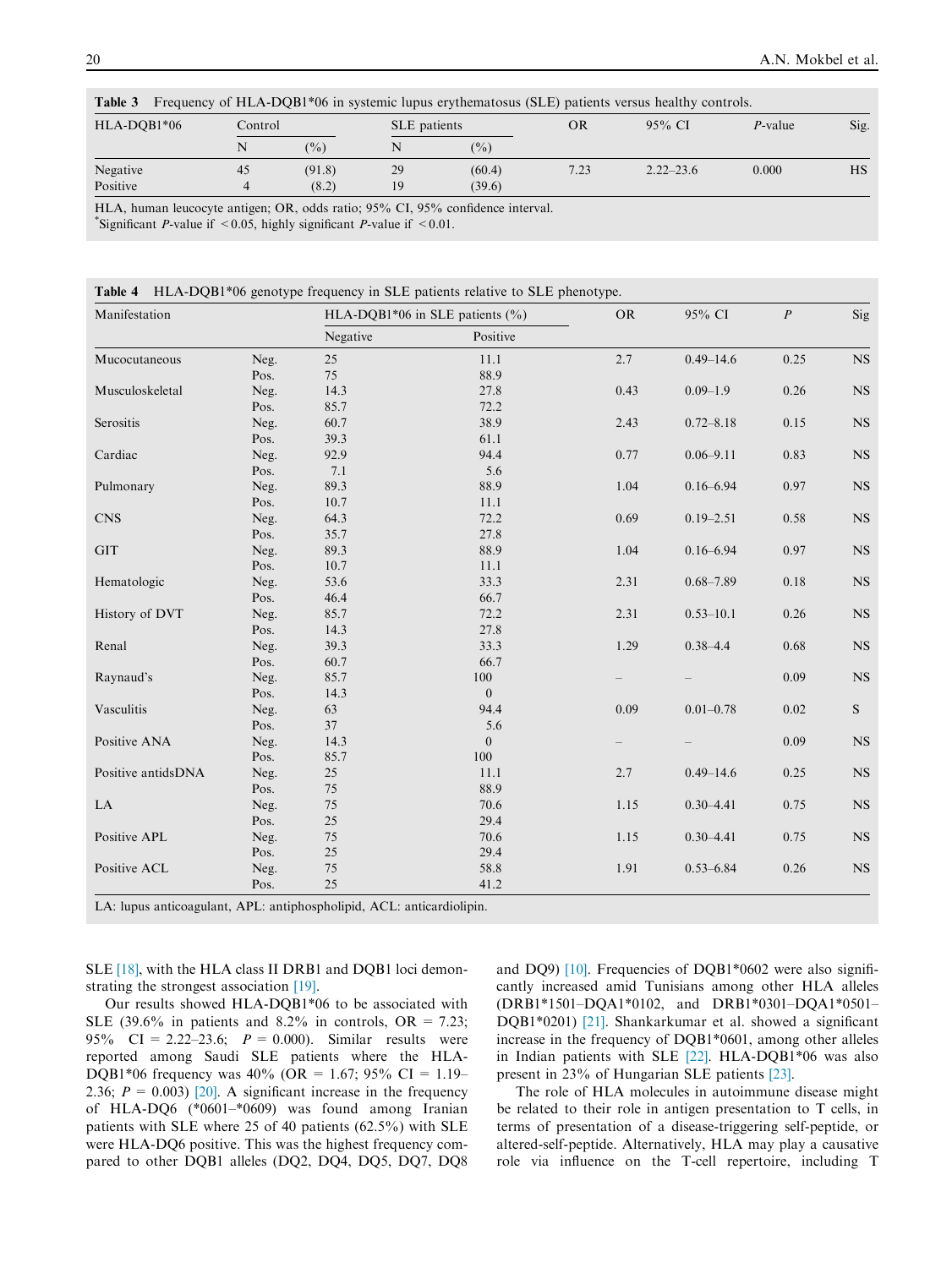<span id="page-4-0"></span>regulatory cells, resulting in potential autoreactivity. Finally, the associated HLA polymorphism may play no direct role, merely acting as a marker [8,24–26].

Studies in other populations gave varying results. Vargas-Alarcon et al. reported that the DRB1\*0301 is the principal class II allele associated with the genetic susceptibility to SLE in Mexicans [\[27\]](#page-5-0). Similar results were reported in Latin Americans with no HLA-DQB1 alleles showing a significant deviation from the control group [2,28]. Sirikong et al. in 2002 reported a significant association of HLA-DRB1\*1502– DQB1\*0501 haplotype was demonstrated in Thais [12]. Among Hungarian SLE patients there was increased prevalence of the DRB1\*1501, DRB1\*03 DQA1\*0102, DQB1\*0201, as well as DQB1\*0602 alleles [\[29\]](#page-5-0). Studies on European ancestry to determine association at classical HLA genes showed association with HLA-DRB1\*03:01, HLA-DRB1\*08:01, and HLA-DQA1\*01:02 [6].

The possible explanations for differences of susceptible genetic factors between populations could be different genetic backgrounds, contribution of gene–gene or gene–environment interaction, and the relation between marker and causal variants. Therefore, efforts to identify ethnic-specific genetic factors or disease causing variants are necessary for individualized therapy for SLE in future [13].

We also explored associations of DQB1\*06 alleles with SLE phenotypes including the presence of autoantibody and clinical manifestations of disease. We found no association with the clinical findings or antibodies found in our patients apart from a significant negative association with vasculitis. Rezaieyazdi et al. [10] also reported absence of significant association between DQ6 and severity of disease in their patients. Contrary to our results Malaysians demonstrated significant association of DQB1\*0601 with anti-Sm/RNP and with anti-dsDNA [\[30\]](#page-5-0). Tunisians showed no significant association of HLA-DOB1\*06 with any of the specific antibodies in SLE [21].

In conclusion, the current work suggests that the DQB1\*06 allele is a susceptibility allele in Egyptian patients with SLE but is not related to the clinical presentation or laboratory tests of SLE. To our knowledge this is the first study of the frequency of DQB1\*06 alleles in Egyptian SLE patients.

# Conflict of interest

We have no conflict of interest to declare.

## References

- [1] [Tiffin N, Adeyemo A, Okpechi I. A diverse array of genetic](http://refhub.elsevier.com/S1110-1164(14)00060-X/h0155) [factors contribute to the pathogenesis of Systemic Lupus Erythe](http://refhub.elsevier.com/S1110-1164(14)00060-X/h0155)[matosus. Orphanet J Rare Dis 2013;8:2.](http://refhub.elsevier.com/S1110-1164(14)00060-X/h0155)
- [2] Castaño-Rodríguez N, Diaz-Gallo LM, Pineda-Tamayo R, [Rojas-Villarraga A, Anaya JM. Meta-analysis of HLA-DRB1](http://refhub.elsevier.com/S1110-1164(14)00060-X/h0010) [and HLA-DQB1 polymorphisms in Latin American patients with](http://refhub.elsevier.com/S1110-1164(14)00060-X/h0010) [systemic lupus erythematosus. Autoimmun Rev 2008;7\(4\):322–30](http://refhub.elsevier.com/S1110-1164(14)00060-X/h0010).
- [3] Castro J, Balada E, Ordi-Ros J, Vilardell-Tarrés M. The complex [immunogenetic basis of systemic lupus erythematosus. Autoim](http://refhub.elsevier.com/S1110-1164(14)00060-X/h0015)mun Rev 2008;7(5):345-51.
- [4] [Fu SM, Deshmukh US, Gaskin F. Pathogenesis of systemic lupus](http://refhub.elsevier.com/S1110-1164(14)00060-X/h0020) [erythematosus revisited 2011: end organ resistance to damage,](http://refhub.elsevier.com/S1110-1164(14)00060-X/h0020) [autoantibody initiation and diversification, and HLA-DR. J](http://refhub.elsevier.com/S1110-1164(14)00060-X/h0020) [Autoimmun 2011;37\(2\):104–12](http://refhub.elsevier.com/S1110-1164(14)00060-X/h0020).
- [5] [Ruiz-Narvaez EA, Fraser PA, Palmer JR, Cupples LA, Reich D,](http://refhub.elsevier.com/S1110-1164(14)00060-X/h0025) [Wang YA, et al. MHC region and risk of systemic lupus](http://refhub.elsevier.com/S1110-1164(14)00060-X/h0025) [erythematosus in African American women. Hum Genet](http://refhub.elsevier.com/S1110-1164(14)00060-X/h0025) [2011;130\(6\):807–15](http://refhub.elsevier.com/S1110-1164(14)00060-X/h0025).
- [6] Morris DL, Taylor KE, Fernando MM, Nititham J, Alarcón-[Riquelme ME, Barcellos LF, et al. Unraveling multiple MHC](http://refhub.elsevier.com/S1110-1164(14)00060-X/h0030) [gene associations with systemic lupus erythematosus: model](http://refhub.elsevier.com/S1110-1164(14)00060-X/h0030) [choice indicates a role for HLA alleles and non-HLA genes in](http://refhub.elsevier.com/S1110-1164(14)00060-X/h0030) [Europeans. Am J Hum Genet 2012;91\(5\):778–93](http://refhub.elsevier.com/S1110-1164(14)00060-X/h0030).
- [7] [Johnson AD, O'Donnell CJ. An open access database of genome](http://refhub.elsevier.com/S1110-1164(14)00060-X/h0035)[wide association results. BMC Med. Genet. 2009;10:6.](http://refhub.elsevier.com/S1110-1164(14)00060-X/h0035)
- [8] [Graham RR, Ortmann W, Rodine P, Espe K, Langefeld C, Lange](http://refhub.elsevier.com/S1110-1164(14)00060-X/h0040) [E, et al. Specific combinations of HLA-DR2 and DR3 class II](http://refhub.elsevier.com/S1110-1164(14)00060-X/h0040) [haplotypes contribute graded risk for disease susceptibility and](http://refhub.elsevier.com/S1110-1164(14)00060-X/h0040) [autoantibodies in human SLE. Eur J Hum Genet](http://refhub.elsevier.com/S1110-1164(14)00060-X/h0040) [2007;15\(8\):823–30](http://refhub.elsevier.com/S1110-1164(14)00060-X/h0040).
- [9] [Deng FY, Lei SF, Zhang YH, Zhang ZL, Guo YF. Functional](http://refhub.elsevier.com/S1110-1164(14)00060-X/h0045) [relevance for associations between genetic variants and systemic](http://refhub.elsevier.com/S1110-1164(14)00060-X/h0045) [lupus erythematosus. PLoS One 2013;8\(1\):e53037.](http://refhub.elsevier.com/S1110-1164(14)00060-X/h0045)
- [10] [Rezaieyazdi Z, Tavakkol-Afshari J, Esmaili E, Orouji E, Pezes](http://refhub.elsevier.com/S1110-1164(14)00060-X/h0050)[hkpour F, Khodadoost M, et al. Association of HLA-DQB1](http://refhub.elsevier.com/S1110-1164(14)00060-X/h0050) [allelic sequence variation with susceptibility to systemic lupus](http://refhub.elsevier.com/S1110-1164(14)00060-X/h0050) [erythematosus. Iran J Allergy Asthma Immunol 2008;7\(2\):91–5.](http://refhub.elsevier.com/S1110-1164(14)00060-X/h0050)
- [11] [Wong M, Tsao BP. Current topics in human SLE genetics.](http://refhub.elsevier.com/S1110-1164(14)00060-X/h0055) [Springer Semin Immunophatol 2006;28:97–107.](http://refhub.elsevier.com/S1110-1164(14)00060-X/h0055)
- [12] [Sirikong M, Tsuchiya N, Chandanayingyong D, Bejrachandra S,](http://refhub.elsevier.com/S1110-1164(14)00060-X/h0060) [Suthipinittharm P, Luangtrakool K, et al. Association of HLA-](http://refhub.elsevier.com/S1110-1164(14)00060-X/h0060)[DRB1\\*1502-DQB1\\*0501 haplotype with susceptibility to sys](http://refhub.elsevier.com/S1110-1164(14)00060-X/h0060)[temic lupus erythematosus in Thais. Tissue Antigens](http://refhub.elsevier.com/S1110-1164(14)00060-X/h0060) [2002;59\(2\):113–7](http://refhub.elsevier.com/S1110-1164(14)00060-X/h0060).
- [13] [Lee HS, Bae SC. What can we learn from genetic studies of](http://refhub.elsevier.com/S1110-1164(14)00060-X/h0065) [systemic lupus erythematosus? Implications of genetic heteroge](http://refhub.elsevier.com/S1110-1164(14)00060-X/h0065)[neity among populations in SLE. Lupus 2010;19\(12\):1452–9.](http://refhub.elsevier.com/S1110-1164(14)00060-X/h0065)
- [14] [Hochberg MC. Updating the American College of Rheumatology](http://refhub.elsevier.com/S1110-1164(14)00060-X/h0070) [revised criteria for the classification of systemic lupus erythema](http://refhub.elsevier.com/S1110-1164(14)00060-X/h0070)[tosus \[Letter\]. Arthritis Rheum 1997;40:1725.](http://refhub.elsevier.com/S1110-1164(14)00060-X/h0070)
- [15] [Gladman D, Ginzler E, Goldsmith C, Fortin P, Liang M, Urowitz](http://refhub.elsevier.com/S1110-1164(14)00060-X/h0075) [M, et al. The development and initial validation of the Systemic](http://refhub.elsevier.com/S1110-1164(14)00060-X/h0075) [Lupus International Collaborating Clinics/American College of](http://refhub.elsevier.com/S1110-1164(14)00060-X/h0075) [Rheumatology damage index for systemic lupus erythematosus.](http://refhub.elsevier.com/S1110-1164(14)00060-X/h0075) [Arthritis Rheum 1996;39\(3\):363–9.](http://refhub.elsevier.com/S1110-1164(14)00060-X/h0075)
- [16] [Smith KT, Long CM, Bowman B, Manos MM. Using cosolvents](http://refhub.elsevier.com/S1110-1164(14)00060-X/h0080) [to enhance PCR amplification. Amplifications 1990;5:16–7](http://refhub.elsevier.com/S1110-1164(14)00060-X/h0080).
- [17] [Hoppe BL, Conti-Tronconi BM, Horton RM. Gel-loading dyes](http://refhub.elsevier.com/S1110-1164(14)00060-X/h0085) [compatible with PCR. BioTechniques 1992;12\(5 \(May\)\):679–80](http://refhub.elsevier.com/S1110-1164(14)00060-X/h0085).
- [18] [Furukawa H, Kawasaki A, Oka S, Ito I, Shimada K, et al.](http://refhub.elsevier.com/S1110-1164(14)00060-X/h0090) [Human leukocyte antigens and systemic lupus erythematosus: a](http://refhub.elsevier.com/S1110-1164(14)00060-X/h0090) [protective role for the HLA-DR6 Alleles DRB1\\*13:02 and \\*14:03.](http://refhub.elsevier.com/S1110-1164(14)00060-X/h0090) [PLoS One 2014;9\(2\):e87792.](http://refhub.elsevier.com/S1110-1164(14)00060-X/h0090)
- [19] [Bronson PG, Komorowski LK, Ramsay PP, May SL, Noble J,](http://refhub.elsevier.com/S1110-1164(14)00060-X/h0095) [Lane JA, et al. Analysis of maternal-offspring HLA compatibil](http://refhub.elsevier.com/S1110-1164(14)00060-X/h0095)[ity, parent-of-origin effects, and noninherited maternal antigen](http://refhub.elsevier.com/S1110-1164(14)00060-X/h0095) [effects for HLA-DRB1 in systemic lupus erythematosus. Arthritis](http://refhub.elsevier.com/S1110-1164(14)00060-X/h0095) [Rheum 2010;62\(6\):1712–7.](http://refhub.elsevier.com/S1110-1164(14)00060-X/h0095)
- [20] [Al-Motwee S, Jawdat D, Jehani GS, Anazi H, Shubaili A, Sutton](http://refhub.elsevier.com/S1110-1164(14)00060-X/h0100) [P, et al. Association of HLA-DRB1\\*15 and HLADQB1\\*06 with](http://refhub.elsevier.com/S1110-1164(14)00060-X/h0100) [SLE in Saudis. Ann Saudi Med 2013;33\(3\):229–34](http://refhub.elsevier.com/S1110-1164(14)00060-X/h0100).
- [21] [Ayed K, Gorgi Y, Ayed-Jendoubi S, Bardi R. The involvement of](http://refhub.elsevier.com/S1110-1164(14)00060-X/h0105) [HLA -DRB1, DQA1, DQB1 and complement C4A loci in](http://refhub.elsevier.com/S1110-1164(14)00060-X/h0105) [diagnosing systemic lupus erythematosus among Tunisians. Ann](http://refhub.elsevier.com/S1110-1164(14)00060-X/h0105) [Saudi Med 2004;24\(1\):31–5.](http://refhub.elsevier.com/S1110-1164(14)00060-X/h0105)
- [22] [Shankarkumar U, Ghosh K, Badakere SS, Mohanty D.](http://refhub.elsevier.com/S1110-1164(14)00060-X/h0110) [HLADRB1\\*03 and DQB1\\*0302 associations in a subset of](http://refhub.elsevier.com/S1110-1164(14)00060-X/h0110) [patients severely affected with systemic lupus erythematosus from](http://refhub.elsevier.com/S1110-1164(14)00060-X/h0110) [western India. Ann Rheum Dis 2003;62\(1\):92–3](http://refhub.elsevier.com/S1110-1164(14)00060-X/h0110).
- [23] [Kapitany A, Tarr T, Gyetvai A, Szodoray P, Tumpek J, Poor G,](http://refhub.elsevier.com/S1110-1164(14)00060-X/h0115) [et al. Human leukocyte antigen-DRB1 and -DQB1 genotyping in](http://refhub.elsevier.com/S1110-1164(14)00060-X/h0115)